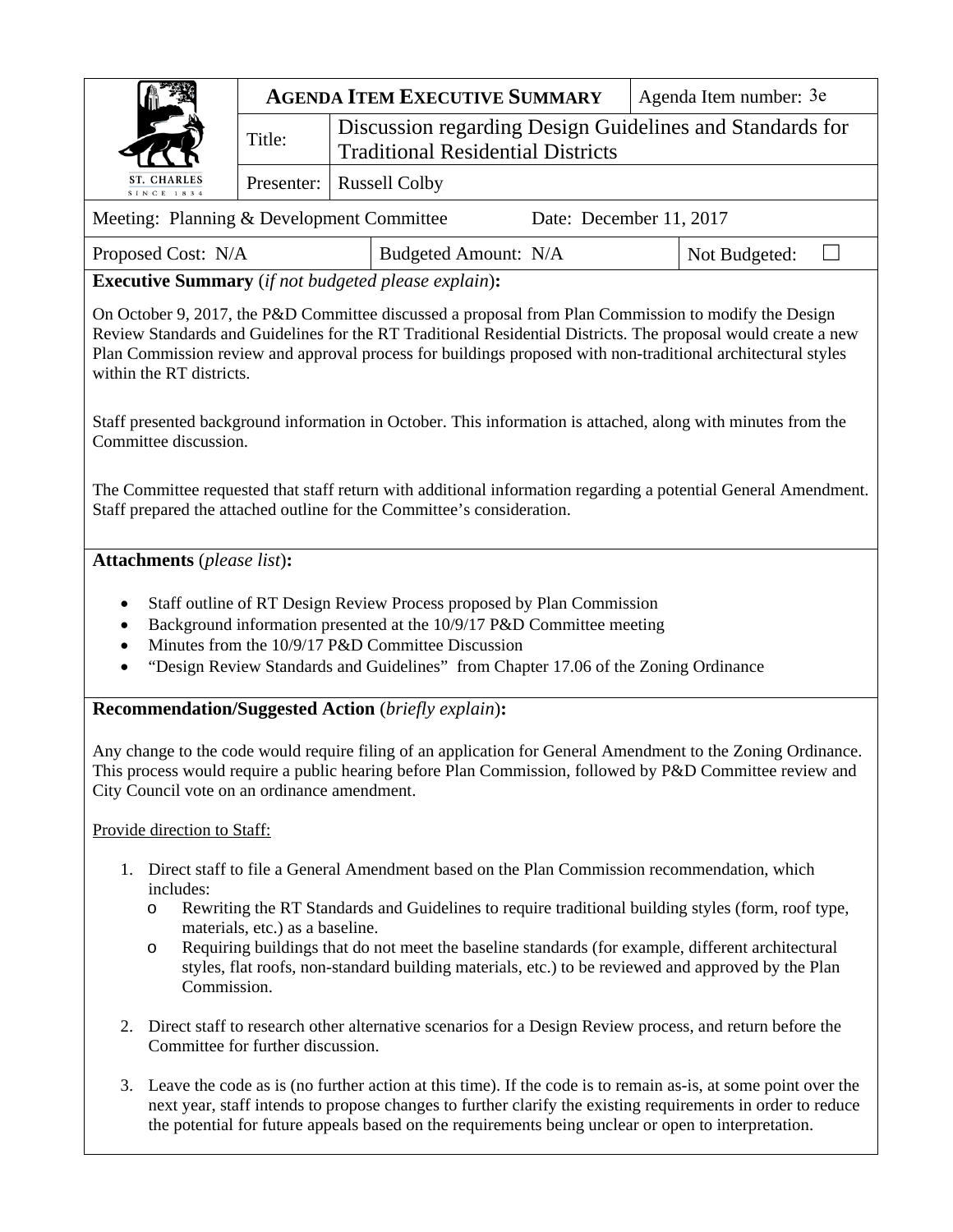### **Outline of proposed RT Design Review Process (prepared by Staff, based on discussion by the Plan Commission in August 2017)**

- 1. Application
	- a. A property owner, architect or contractor contacts the City for information regarding a new house or an addition to an existing house in an RT zoning district.
	- b. The Design Review Standards and Guidelines are provided. The Standards and Guidelines require Traditional Architectural Design, such as:
		- *i. Pitched gable or hipped roofs with shingles*
		- *ii. Traditional style double hung or casement windows of similar proportion on all sides of the house in a generally symmetrical pattern*
		- *iii. Brick or horizontal clapboard siding material as the primary exterior materials.*
	- c. The applicant can either:
		- i. Follow the Standards and Guidelines and apply for a building permit, or,
		- ii. Propose an alternate design, and request a Design Review by the Plan Commission.

#### 2. Plan Commission Design Review

- a. The applicant would submit architectural elevations, material and color details, and a rendering of the building showing how it would appear in the neighborhood.
- b. A letter would be sent to surrounding property owner informing them that a Design Review is being conducted for the property at an upcoming Plan Commission meeting.
- c. The applicant would present the information at a Plan Commission meeting. The Plan Commission would review the plan and have an opportunity to question the applicant or request additional information.
- d. The Plan Commission can negotiate with the applicant to revise the design.
- e. In order to approve a design that deviates from the Standard and Guidelines, the Plan Commission would need to make the following finding:

*The overall design is compatible with the surrounding neighborhood based upon the use of complementary design elements, materials or colors.*

More detailed criteria to support the finding will need to be developed by the Plan Commission. The Plan Commission would need to provide responses to each criterion and support the finding by citing specific aspects of the design.

#### 3. Approval and Permit Issuance

- a. The Plan Commission approval would be documented in the form of a resolution.
- b. Once the Design Review approval is obtained, the applicant can then receive a building permit for the project.
- c. OPTIONAL: If the Design Review is denied by the Plan Commission, an applicant could have the ability to appeal the decision to the Planning & Development Committee.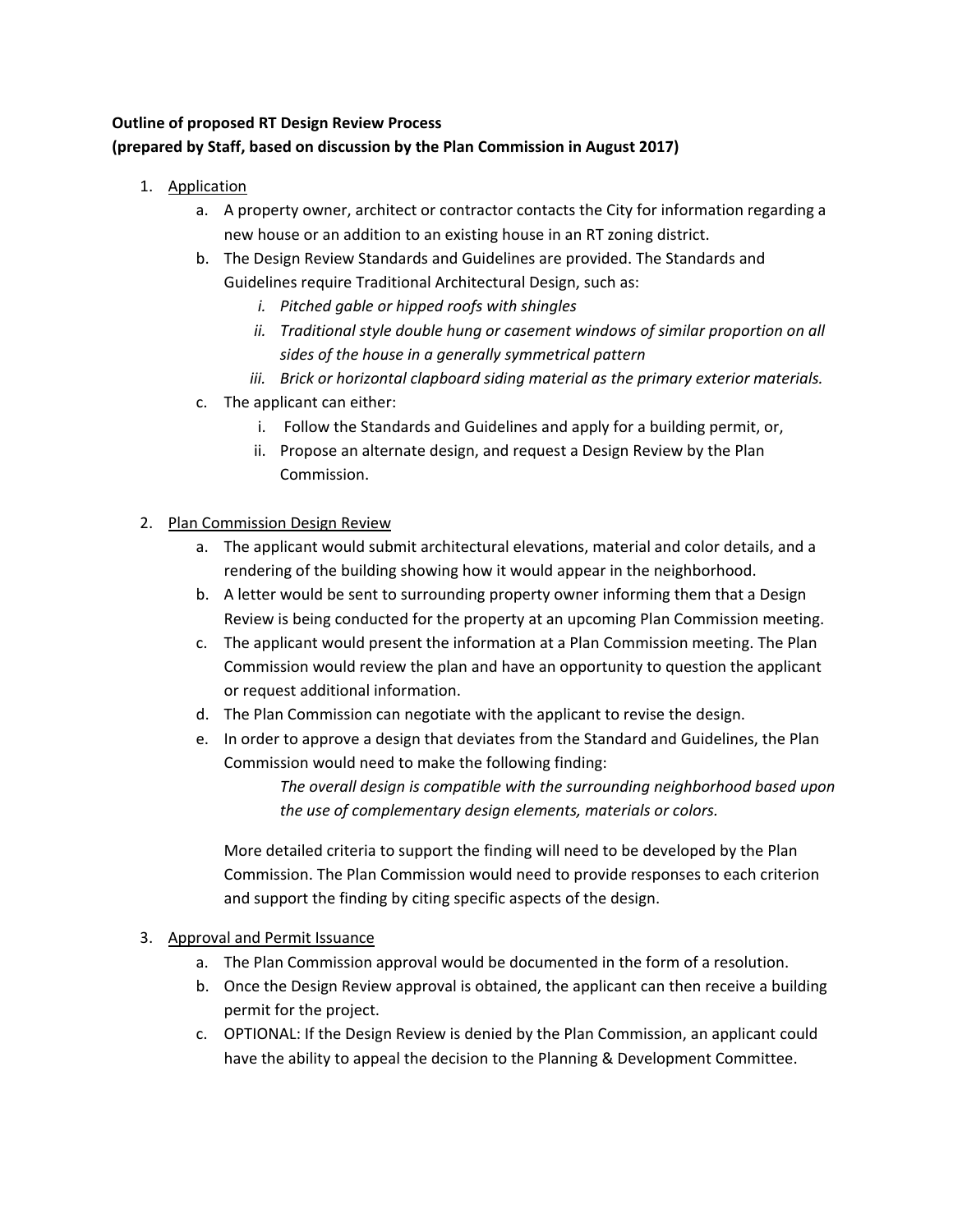#### **Background Information from October 9, 2017 P&D Committee Summary**

#### **Background**

Single-family residential zoning districts in the City are divided between two types: RT- Traditional Districts (areas primarily constructed before World War II) and RS- Suburban Districts (constructed later). RT-zoned neighborhoods are characterized by smaller, narrow lots and detached or less prominent garages.

When the City was rewriting the Zoning Ordinance in 2006, the trend of teardown and infill development was beginning, and the decision was made to write zoning requirements tailored to the older neighborhoods. New regulations for building size, height, setbacks and garage location were created based upon data from existing neighborhoods.

At that time, there was also a discussion regarding exterior architectural design. A decision was made not to regulate architectural design in RT neighborhoods, but rather create a staff-level advisory process ("Residential Architectural Consultation" or RAC) to share comments with building permit applicants on how plans could be revised to be more compatible with older neighborhoods. This advisory process was in effect from 2006 to 2015.

In 2015, staff and Plan Commission reviewed the buildings that had been constructed under the staff RAC review, and concluded that the process had been somewhat effective, but could be improved by creating specific Standards and Guidelines. Standards and Guidelines would provide clearer direction to permit applicants and City staff conducting the review.

Standards and Guideline for the RT districts were added to the Zoning Ordinance in 2015. The Standards and Guidelines do not require specific architectural styles or exterior building materials; rather they are written to encourage incorporation of design features that are found in traditional neighborhoods, addressing items such as appearance of a garage, front door location, distribution of windows, and use of consistent siding materials and trim on all elevations. The code includes many "Guidelines" which are more advisory in nature, and only a few "Standards", which are binding requirements that must be complied with.

#### Recent appeal regarding property on S. 3<sup>rd</sup> St.

The Plan Commission recently reviewed an appeal to the staff interpretation of the Design Standards and Guidelines as applied to a house being constructed out of metal shipping containers on S.  $3<sup>rd</sup>$  St. Staff identified the plans submitted for building permit did not comply with a standard that requires "360 degree architecture", which requires buildings to have a consistent appearance when viewed from all sides. This Standard is intended to prevent a building with a front elevation that greatly differs from the side and rear elevations. The Plan Commission affirmed the staff interpretation, and the permit applicant was required to modify the plans to comply with the Standard as directed by staff prior to the building permit being issued.

#### Plan Commission Discussion

In response to the issues raised during the appeal, including comments received from residents of the neighborhood, the Plan Commission asked staff to schedule a discussion regarding the RT Design Standards and Guidelines. Two main discussion points were identified: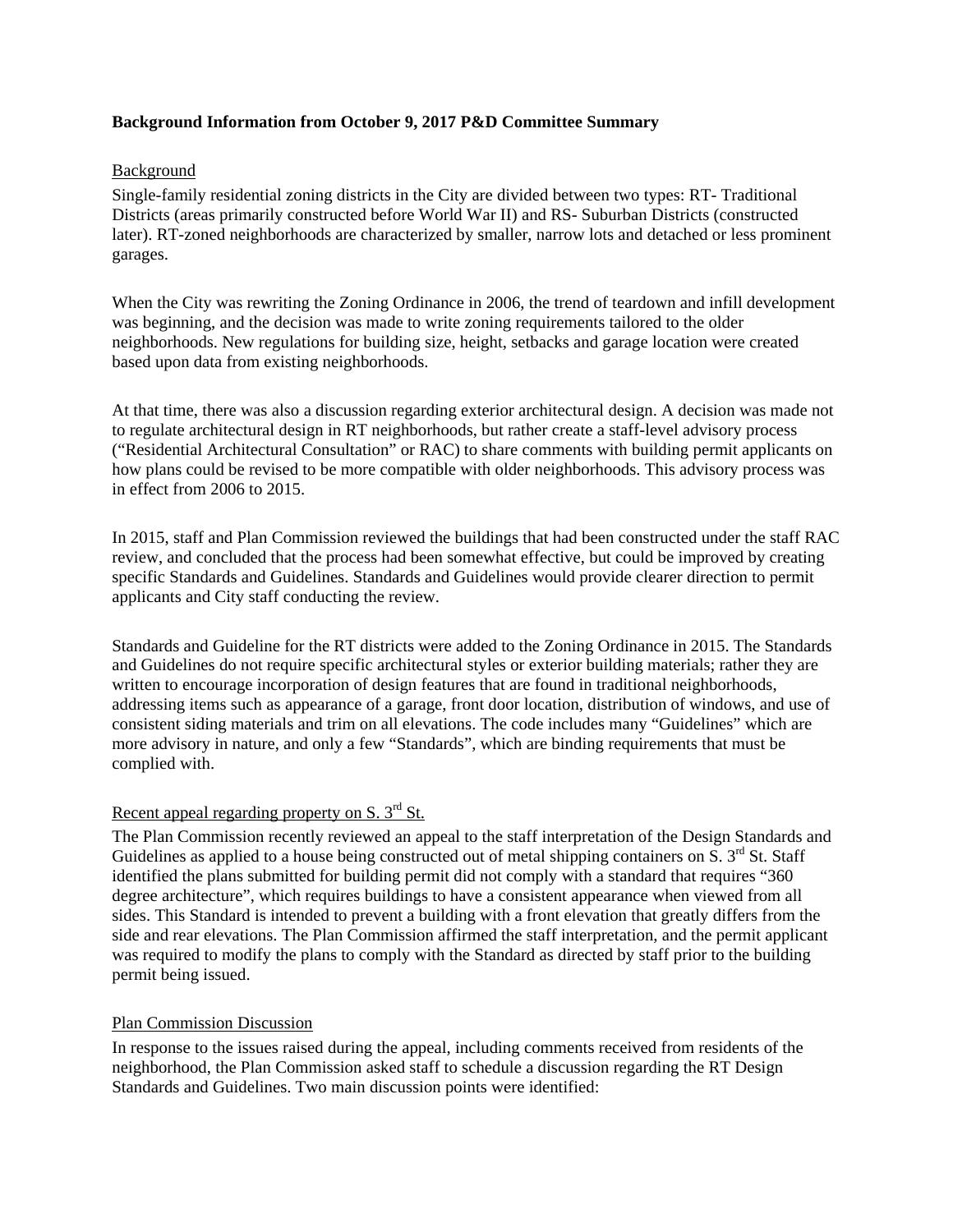- The Standards and Guidelines do not regulate architectural style, but they require design elements that are characteristic of traditional building styles, which creates conflicts in the review of a building with a modern architectural design.
- The Standards and Guidelines do not require that buildings be compatible with the surrounding neighborhood in terms of style, building form, roof type, materials, etc. Rather, these items are listed as "Guidelines" which are advisory and meant to be applied with flexibility.

The Plan Commission discussed this topic on 8/22/17. Minutes are attached. The consensus of the Plan Commission was as follows:

- **The Standard and Guidelines should be rewritten to require traditional building styles (form, roof type, materials, etc.) as a baseline.**
	- If staff reviews a permit application and finds that the plans conform to all of the requirements, then the permit can be issued administratively, without any further review by a Commission.
- **Buildings that do not meet the baseline standards (for example, different architectural styles, flat roofs, non-standard building materials, etc.) would need to be reviewed and approved by the Plan Commission:**
	- The review process would require a permit applicant to submit supplemental information in support of their proposal, including an explanation of how the plans meet the intent of the Design Standards/Guidelines and a rendering or streetscape view showing how the building would appear within the context of the neighborhood.
	- The Plan Commission would function like an architectural review board, and could negotiate with the applicant to improve the design or make it more compatible with the neighborhood.
	- Neighboring property owners would receive a letter from the City notifying them that plans for a house would be reviewed at a meeting. (This would be a letter only, not a public hearing notice.)
	- The Plan Commission felt this process would not be seen as onerous because a permit applicant has the option of simply following the Standards/Guidelines and bypassing any Commission review.

#### Staff Perspective on Plan Commission proposal

Staff sees potential benefits to this type of process that could extend to other code regulations and other zoning districts. Currently, the Zoning Ordinance includes specific numerical requirements for building and landscape design with little flexibility for design alternatives. Staff devotes a significant amount of effort assisting developers on meeting these requirements, which often do not greatly improve the quality of a project. The type of Design Review process proposed by the Plan Commission would give applicants a simpler option to request a Commission-level design review for unique projects, without needing to request a deviation be granted through a PUD, which is a lengthy and burdensome process.

Note that the City has two Commissions with expertise in the areas of architectural review- the Plan Commission and the Historic Preservation Commission. Both could conduct this type of review. Staff sees a benefit to having the Plan Commission with this review authority, because the design review may overlap into other areas of zoning regulation that the Plan Commission is more familiar with, such as landscape requirements.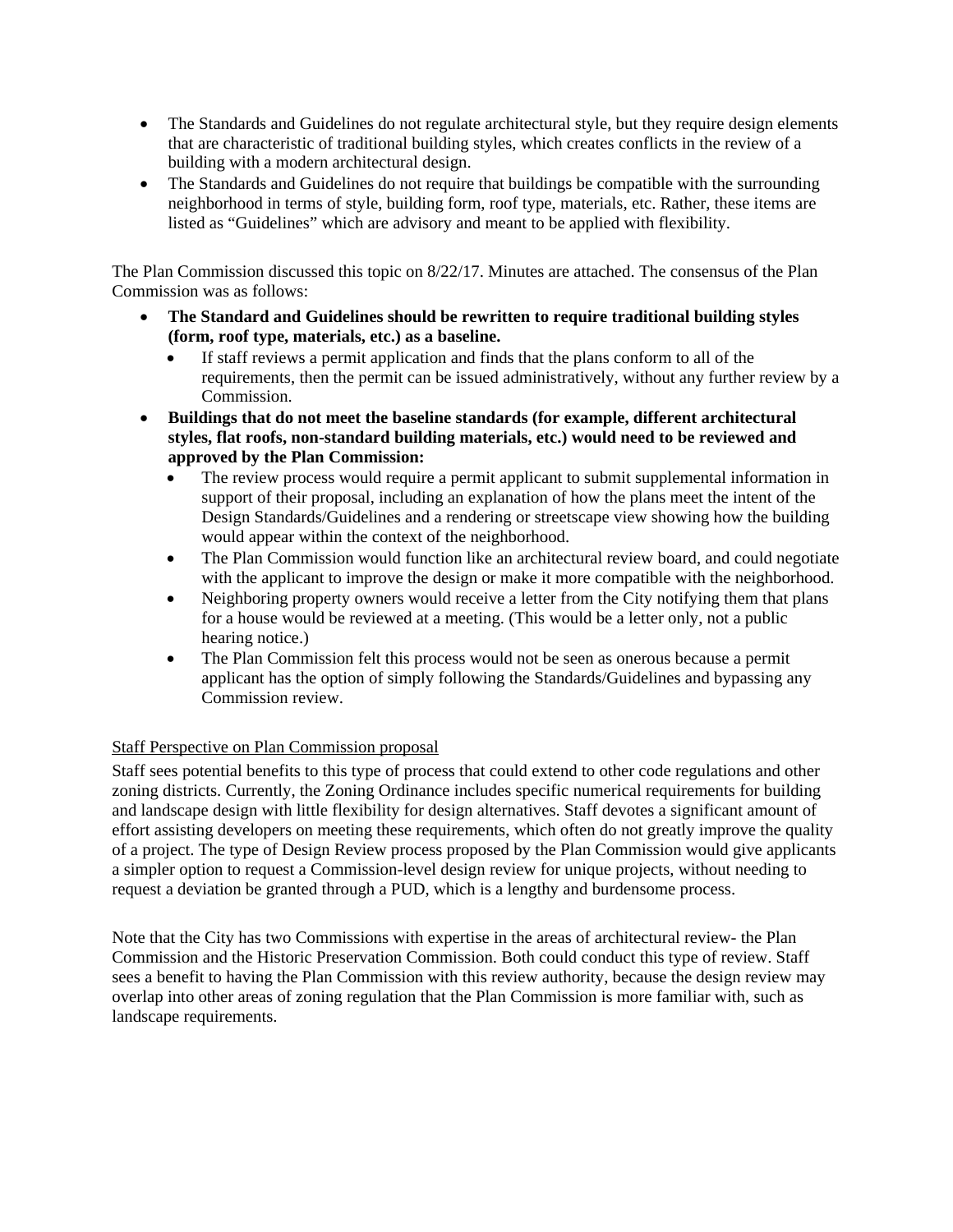**Roll was called: Ayes: Silkaitis, Payleitner, Lemke, Turner, Gaugel, Vitek Absent: Stellato, Bancroft, Lewis Recused: Nays: Motion carried 6-0** 

#### c. Discussion regarding Design Guidelines and Standards for Traditional Residential Zoning Districts.

Mr. Colby said this discussion was prompted by the recent review of a house to be constructed out of metal shipping containers on S. 3<sup>rd</sup> St. However the topic tonight is whether the city's design standards and guidelines for the RT zoning districts should be modified; particularly given the experience with that specific building on 3rd St. The city's current regulations have been adopted over the years by taking incremental steps in regulating design of single-family residential buildings. He then showed a PowerPoint Presentation showing those adopted policies:

CBD-2 is lumped into the RT zoning districts; which are the areas adjacent to the downtown core. The RT districts are the older neighborhoods characterized as:

- Pre- World War II era development (pre-1945)
- Narrow, deeper lots
- Alley-access or detached garages
- Entry doors and porches are prominent features

RT zoning districts were established in 2006 and the older neighborhoods were separated from the newer neighborhoods; which are the RS Suburban districts. This was in response to teardowns and infill houses being constructed, there was a perception that those were out of scale for the existing neighborhoods; which is where the intent statement came from: "Preserve medium to higher density single family residential development in older neighborhoods of the City, and to accommodate new neighborhoods with a similar character."

Within RT zoning districts:

- Building coverage, setbacks based on existing houses
- Limitations on front-load garages
- Bonuses for detached garages, open front porches

In 2006- An advisory review process; Residential Architectural Consultation (RAC), was created to address architectural design in RT districts:

"Preserve the character of older neighborhoods by providing applicants advice and guidance on the appropriate design and location of residential structures to maximize their compatibility within older neighborhoods and to enhance long-term viability."

- Staff would provide advisory comments as a part of the building permit review
- $\bullet$  In effect 2006 to 2015.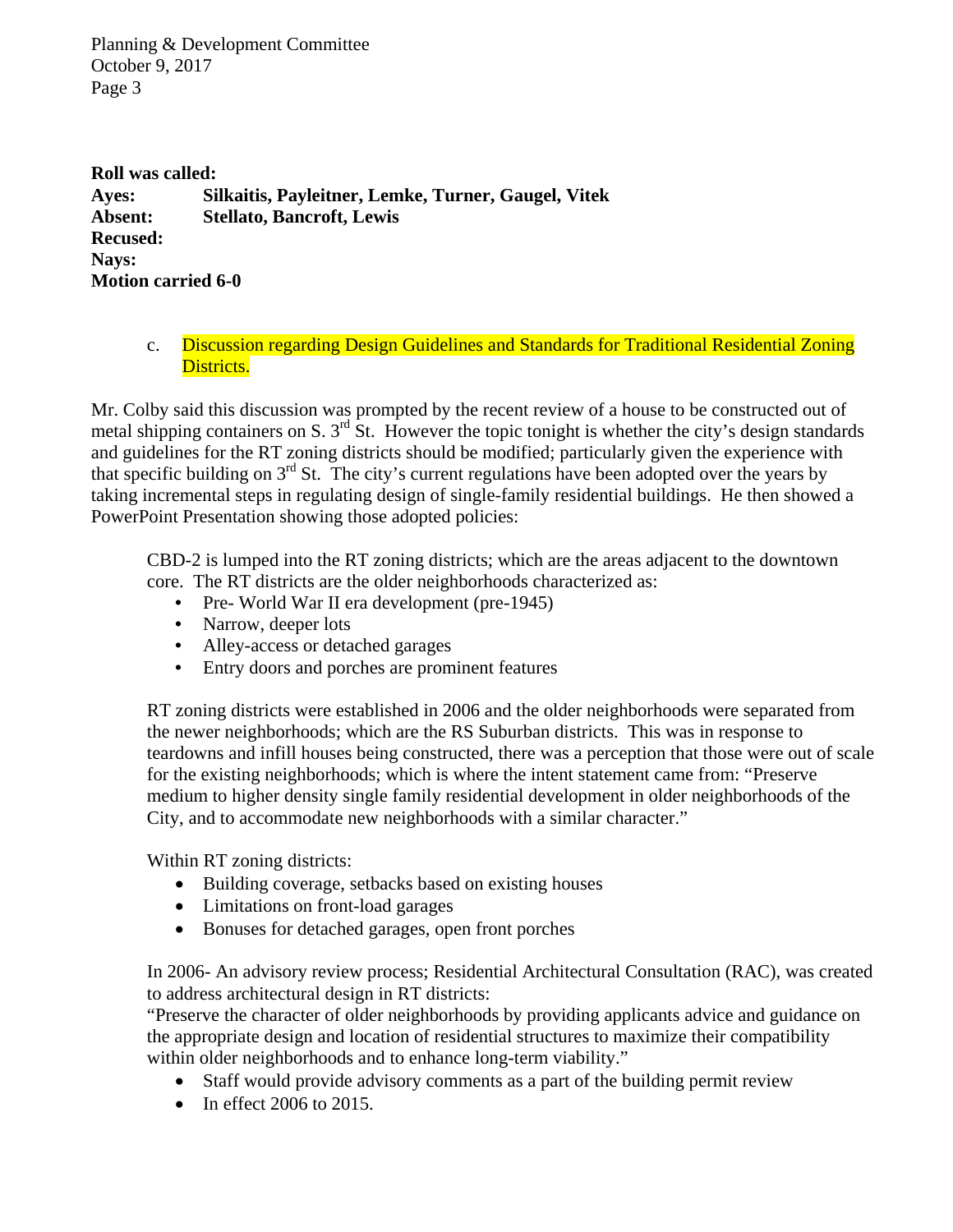> During that time there wasn't a significant amount of new home building, there wasn't much of that from 2006-2012, but were more in the years preceding 2015.

In 2015 we went back and looked at the process of regulating design in the RT Districts:

- Plan Commission reviewed buildings constructed since 2006; generally felt designs were appropriate
- Staff suggested formal standards/guidelines:
	- o To provide direction to applicants before submitting for permit
	- o To assist staff to be more objective and consistent in reviews
- Standards/Guideline were adopted in 2015:
	- o Purposefully open-ended (many guidelines, few standards)
	- o Specifically avoided dictating style
	- o Did not include lists of permitted/prohibited items

During the review of the house on S.  $3<sup>rd</sup>$  St. some issues were identified through Plan Commission as well as neighbors:

- Although architectural style is not regulated, but "traditional" design elements are required.
	- o Conflicts in the review of "modern" style architectural designs.
- Compatibly with the surrounding neighborhood is cited as the "intent" of the regulations; however this is not directly enforceable.
	- o Building form, roof type, materials, etc. are "guidelines" which are more advisory. We found the guidelines were meeting the intent of the regulations to help provide more consistency with existing development.

Plan Commission held a discussion on standards and guidelines and came up with the following actions:

- Re-write Standard/Guidelines to require traditional building styles (form, roof type, materials, etc.) as a baseline.
	- o If requirements are met, building permit can be issued without any Commissionlevel review.
- Buildings that do not meet the baseline requirements would need to be reviewed and approved by the Plan Commission:
	- o Review would be triggered by: Use of non-traditional architectural styles, flat roofs, non-standard building materials, etc.
	- o Applicant would need provide a rendering or streetscape view showing the building in the context of the neighborhood.
	- o Neighboring property owners notified of the review by mail.
	- o The Plan Commission would function like an architectural review board, and could negotiate with the applicant.

Considerations:

- Applicant has the option of following the Standards/Guidelines and bypassing any Commission review.
- Staff sees potential to extend a similar process to other zoning districts where we have design requirements. Staff may have some ability to take some of our binding requirements and turn them into a process where unique designs could be reviewed by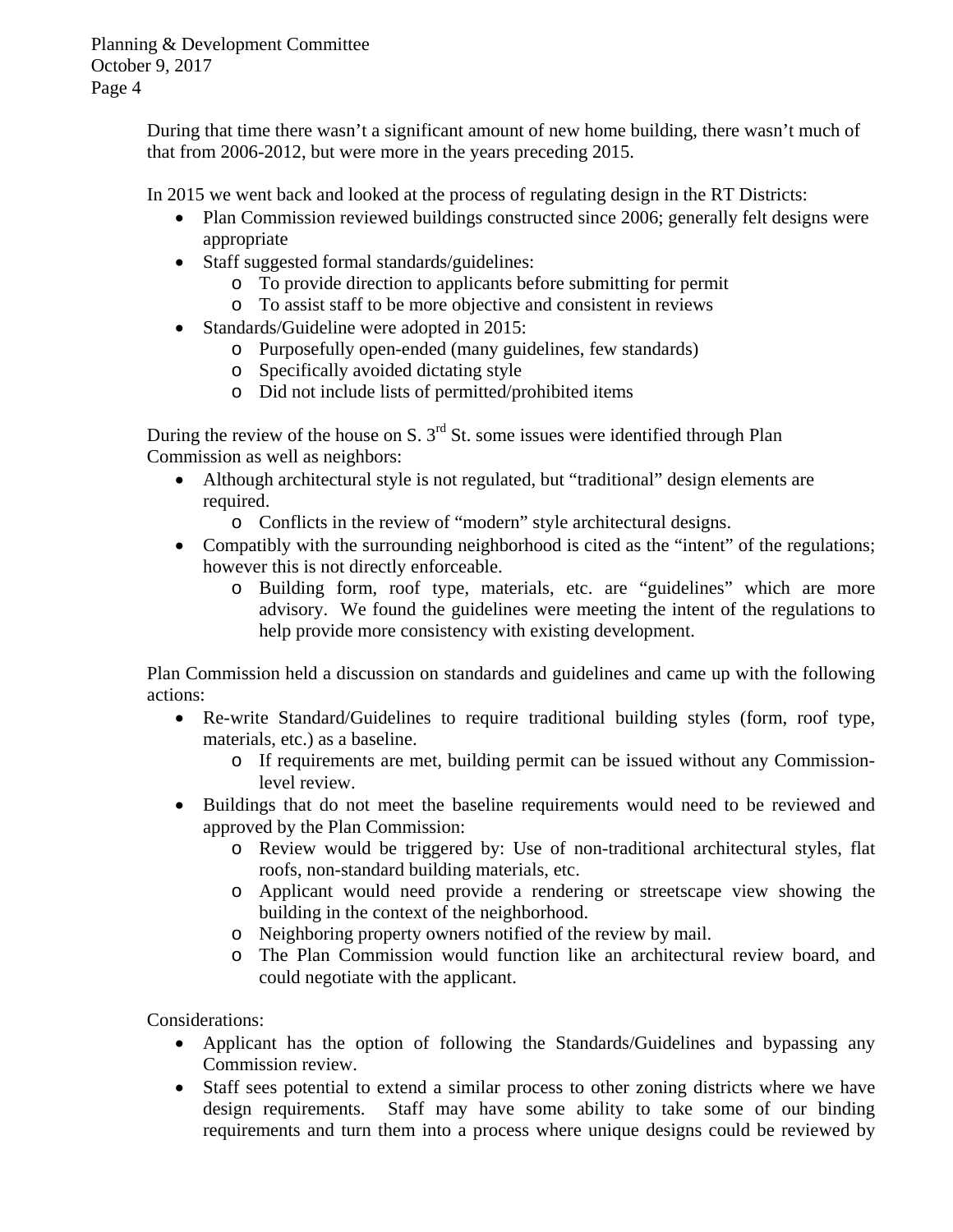> Plan Commission based on what's being proposed for a specific project. They could then approve those designs without going through a PUD process for any kind of deviation from design requirements.

Next Steps:

- Any change to the Zoning Ord. requires a General Amendment application be filed.
	- o Process requires a public hearing before Plan Commission, review by P&D Committee, City Council vote on an ordinance.

Staff is seeking direction for one of the following:

- Proceed with amendment to code per the Plan Commission recommendations.
- Research other alternatives.
- Leave the code as is (no further action).

Aldr. Payleitner said the advisory review is a great idea, but asked for a reminded as to where the architectural expertise comes in on the Plan Commission. They are all gifted in their own ways by doing their "findings of fact" charge, but as far as opinions on architecture; she needs a reminder as to how they qualify in that regard. Mr. Colby said we do have 1 architect on the Plan Commission, but this wouldn't necessarily be a situation where the Plan Commission is simply critiquing the quality of the architecture. We would need to establish criteria they would use for review, similar to the findings of fact; it wouldn't be open ended. Criteria would be developed with Plan Commission and it would then be important for Committee to review.

Aldr. Vitek asked if there is a requirement for Plan Commission to have someone with architectural experience. Mr. Colby said there is a list of qualifications of professional backgrounds which includes: planning, landscape architecture, architecture, etc. It's not necessarily a requirement, the language states to try to achieve a mix of those who have professional and technical experience and those who are community members who have a resident perspective. Aldr. Vitek said she's fine with the Plan Commission doing the review, rather than developing another committee for that, but is there a way to pay attention to that skill set; to guarantee expertise. Mr. Colby said we'd be changing the code significantly by adding a new power to the Plan Commission that we don't currently have. Going forward as appointments are made to the Commission it would be an important consideration than it has been.

Aldr. Gaugel said he'd be in favor of seeing a draft; from what he remembers from 2015 discussion was putting those guidelines in place to try and alleviate this exact situation from coming up, and here we are with something rather unique. He's not a fan of overregulation and review of things, in this context it may be good, but his hesitation is preventing something from happening that we might want because it doesn't fit that standard. The container house is a unique situation and he doesn't know how we reasonably could have avoided it in the first place; it gives him pause to go forward and put more things in place because of 1 isolated situation.

Aldr. Lemke said the Historic Preservation Commission members have good insight into architecture; maybe it does add too many layers of review but if there were clean guidelines people would know they could not do this again. He said option 1-the General Amendment would give us a chance to look at these and avoid somebody deciding to live in a roll-off.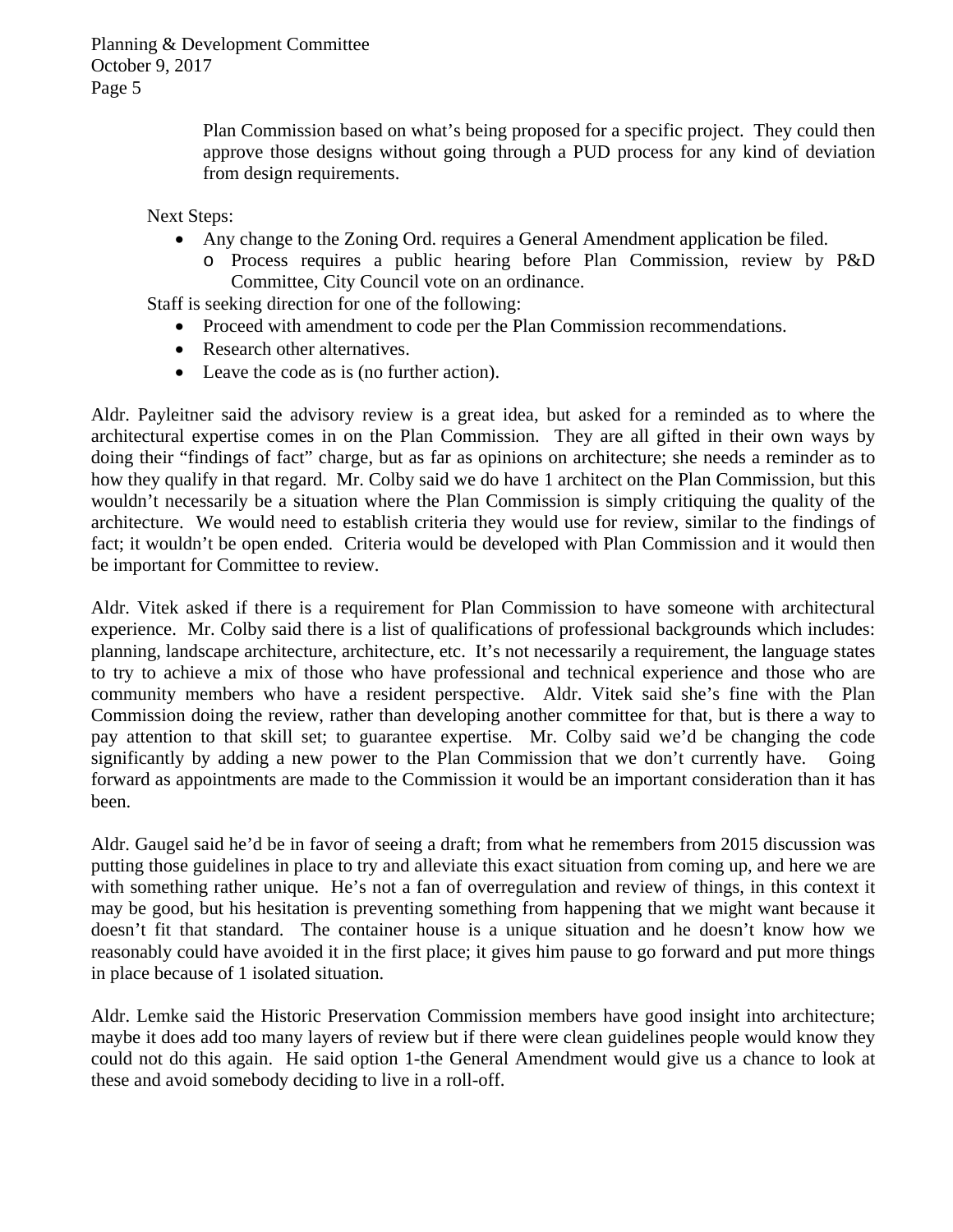Aldr. Silkaitis said it's a good proposal, he can support it, but he doesn't want to review every window or every bit of siding; that's too much government involvement. I understand we have to be careful but this goes back to the "beekeeping" ordinance; for 1 person we were going to regulate everything, he doesn't want to do that with this either. A little more review is fine for advisory, but not mandatory. He asked if that container home be approved under this new ordinance. Mr. Colby said we haven't drafted the actual "standards or guidelines", he can't answer that. Plan Commission didn't have the ability to work with the applicant to modify the plans or better understand how the design fit the site or how it could be made more contextually appropriate, because right now this is a "staff only" process. The only reason it went before Plan Commission was because they were appealing an interpretation of that staff regarding the 360 degree architecture standard. He thinks there are opportunities to be more flexible with how some of the requirements are applied to find alternatives to better fit, without necessarily imposing more restrictions. Aldr. Silkaitis said he doesn't want to start overreaching our authority; he doesn't want to be the architectural police. Mr. Colby said that's going to be a matter of how we write these guidelines; the intent is to look at the big picture items, not the little details. Those things are not as important when you're talking about how well a building fits in a neighborhood; that's staff and the Plan Commissions intent and thoughts.

Aldr. Payleitner asked if we are equipping an appeal process, or does everyone come in and submit plans. Mr. Colby said if the applicant meets all the standards and guidelines they would completely bypass any review process. If you're proposing something different there would be an application process created to appear before the Plan Commission, who would then review that against the criteria. It wouldn't even necessarily be structured as an appeal, but more like a review process to identify what needs to be submitted and what requirements need to be met.

Aldr. Payleitner asked about the Historic Preservation Commission's expertise. Mr. Colby said we have an architect on that board as well; they have quite a bit of experience dealing with residential building design; that's one of the major areas they review for. They too have appropriate background to handle this process; however we thought it made sense to keep it with the Plan Commission because if it expands outside of the RT district it has potential to overlap into the commercial districts. Aldr. Payleitner said they're a group that didn't want to take down George's, but then approved the red awning at Gordy's; she wonders where their expertise is.

Aldr. Turner asked for clarification on the appeal for the container home. Mr. Colby said staff's review comment back to the applicant was that it didn't comply with the standard for 360 degree architecture. The container house had different materials on the front versus the side, different layout out of the windows on the front versus the side; it has to be consistent to meet that standard and at that point we couldn't issue him the permit. Under the code he then had the option to appeal the review comment to state that city staff didn't interpret the requirement correctly, which is what the Plan Commission was assessing; and they agreed that staff had been interpreting it correctly. The applicant was then required to modify the plan to meet the comments before they were able to receive the building permit. Aldr. Turner said that's what he would expect to happen if we didn't have a process in place, and to him we already have that process in place and he doesn't think we need another set of regulations. Mr. Colby said the Plan Commission's review scope was only as to whether it met that 360 degree requirement, they didn't have the authority to assess its appropriateness in the neighborhood or the context; right now we don't have a process for that. Aldr. Turner said there's not a process in place now, but as far as the dept. is concerned, this does not fit the standards that are in place right now. Mr. Colby said correct, the ordinance allows us to administer it, he just thinks there were some reactions based on that process and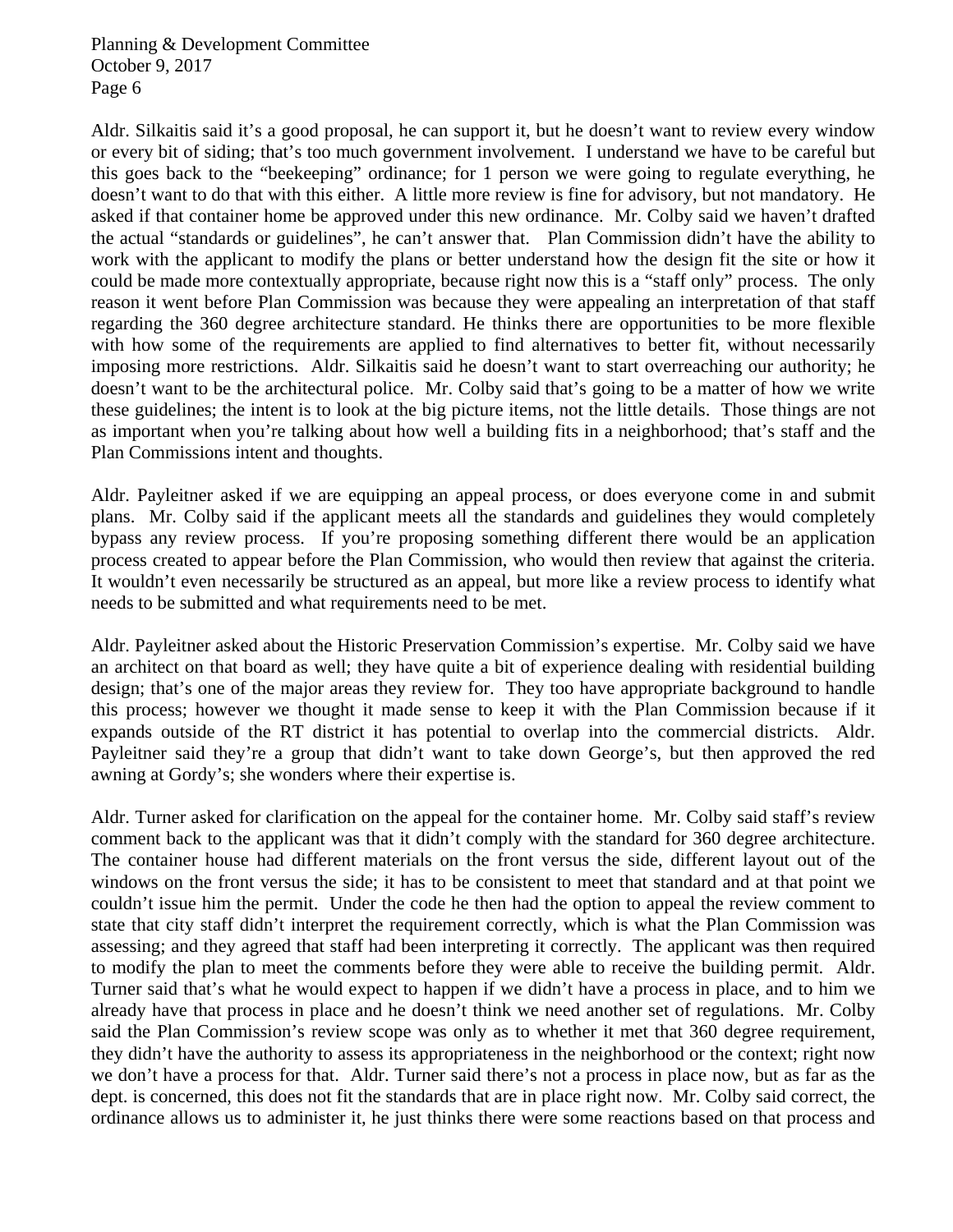the outcome of that was not what everyone had hoped. The ordinance is functional the way it is, it's just setup a little different.

Aldr. Lemke said we're fortunate they didn't meet the 360 requirement and had it not been for that there could be a bunch of these and tear down neighborhoods. He'd argue supporting the proposal to consider roof lines, gables and types of materials to not only have the 360 be the only reason to ask for Plan Commission review.

Aldr. Vitek asked if other cities have architectural review committees. Mr. Colby said there are some out there, but those that do, it's a standalone body and they review everything that occurs within a certain district. We're proposing to not significantly add to the work load of the commission because they wouldn't be reviewing everything. We don't have that much activity in the course of the year, and a standalone committee would be another group to manage. We don't think it's necessary, but it could be done.

Aldr. Turner said if we leave the code as is; can he not build this container house. Mr. Colby said the permit has been issued for the house, after the Plan Commission review, they had to modify the plans to meet the 360 degree requirement, which they did by modifying exterior materials and windows; so yes he can now build that house. Aldr. Turner said this is just to make it a little more clear to those who have unique or outlier designs. Mr. Colby said correct.

Aldr. Silkaitis said he's like to see a draft first.

Aldr. Turner said he thinks staff's process worked, but if Plan Commission wants to be a bit more full, he'll take a look at the draft too.

Aldr. Gaugel said the process worked, but the container house is still being built and should we put something in place it would be very difficult for another container house to be built in the city if we go through with new design standards. Mr. Colby said not necessarily, they can be disguised and constructed as something else, or take steps to have it blend better with the neighborhood. It would more difficult and they'd need to take more steps to be compatible than they had to in this situation. Aldr. Gaugel said so if they wrapped it in cedar siding nobody would know the difference, but it's still a container house; that would add insurmountable costs that they wouldn't want to incur. Everything worked properly but the container house is still being built; he fielded numerous phone calls and emails as a result of that. He agrees with Aldr. Silkaitis in seeing a draft first. Aldr. Vitek said she also would like to see a draft of the criteria. She also added that this is not for or against "container houses"; we need to talk about the process of this committee outside of container houses; she doesn't want to end on that note. Aldr. Bessner said the Plan Commission proposal is a good first step, but as a previous member of the plan Commission he's trying to figure out how they will pull out their mind set of following ordinances, finding of facts and tradition and non-traditional, to be able to make a good judgement of something so modern, in an unbiased way, or not feel pressure from the community. Mr. Colby said that's really where they criteria will come into play.

Mr. Colby asked if Committee would like to see additional information before proceeding with the process of presenting this to Plan Commission. Aldr. Lemke asked how a General Amendment would be written to have it implemented and have issues come to them based on it. Aldr. Payleitner asked if we are talking about coming back with a process or specifics. Mr. Colby said he could come back to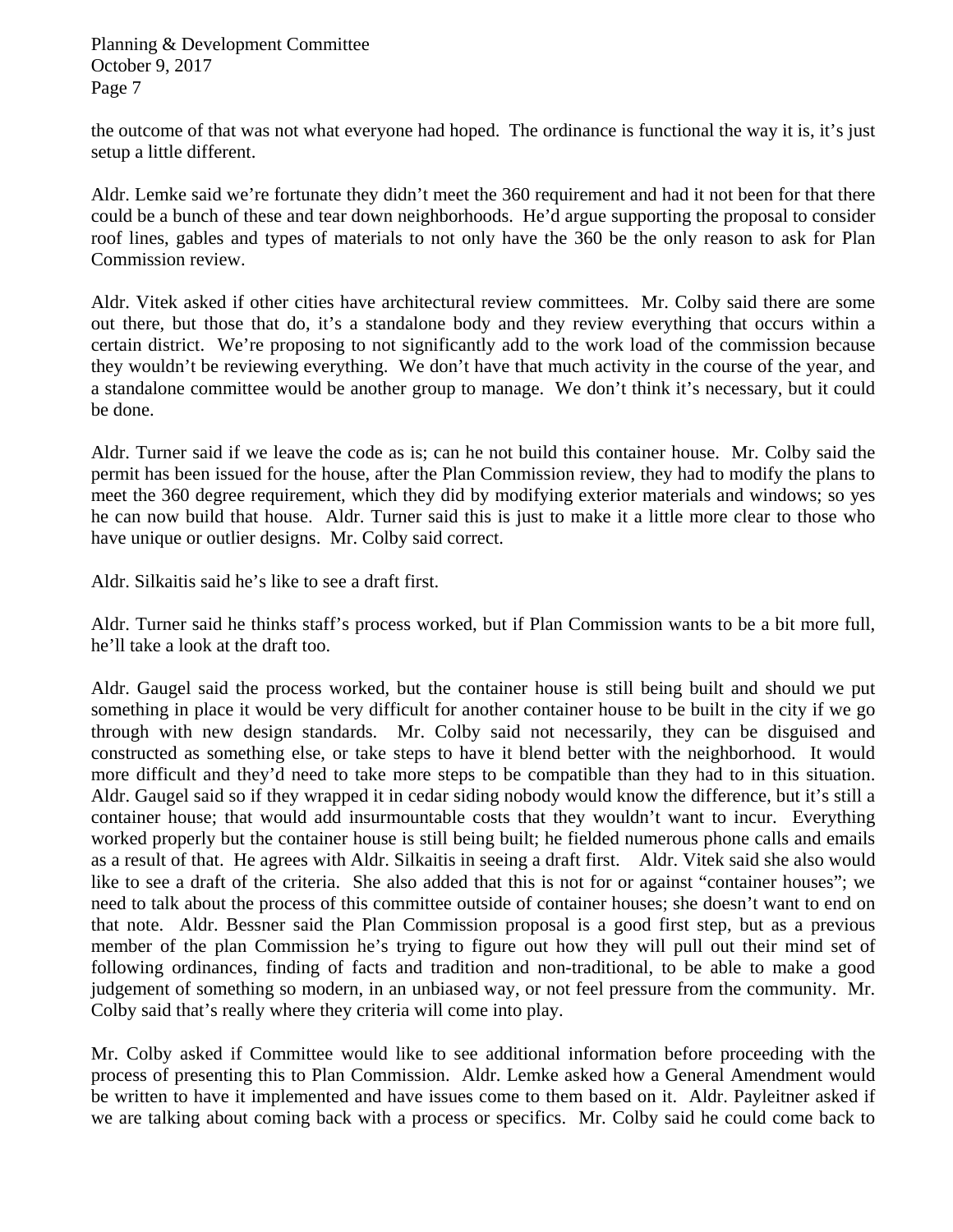Committee with an outline and general parameters of what this amendment might look like, and then give us direction to proceed and we will then go through the public hearing process with Plan commission. Chairman Bessner said that would be helpful.

d. Recommendation to approve an Ordinance Amending Title 2 of the St. Charles Municipal Code, entitled "Administration", Chapter 2.25 "Housing Commission" by amending Section 2.25.020 "Purposes" and Section 2.25.050 "Powers and Duties".

**Aldr. Payleitner made a motion to approve an Ordinance Amending Title 2 of the St. Charles Municipal Code, entitled "Administration", Chapter 2.25 "Housing Commission" by amending Section 2.25.020 "Purposes" and Section 2.25.050 "Powers and Duties". Seconded by Aldr. Turner. Approved unanimously by voice vote. Motion carried. 6-0** 

- **4. ADDITONAL BUSINESS-**None.
- **5. EXECUTIVE SESSION-**None.
- **6. ADDITIONAL ITEMS FROM MAYOR, COUNCIL, STAFF OR CITIZENS-**None.
- **7. ADJOURNMENT- Aldr. Turner made a motion to adjourn at 7:47pm. Seconded by Aldr. Silkaitis. Approved unanimously by voice vote. Motion Carried. 6-0**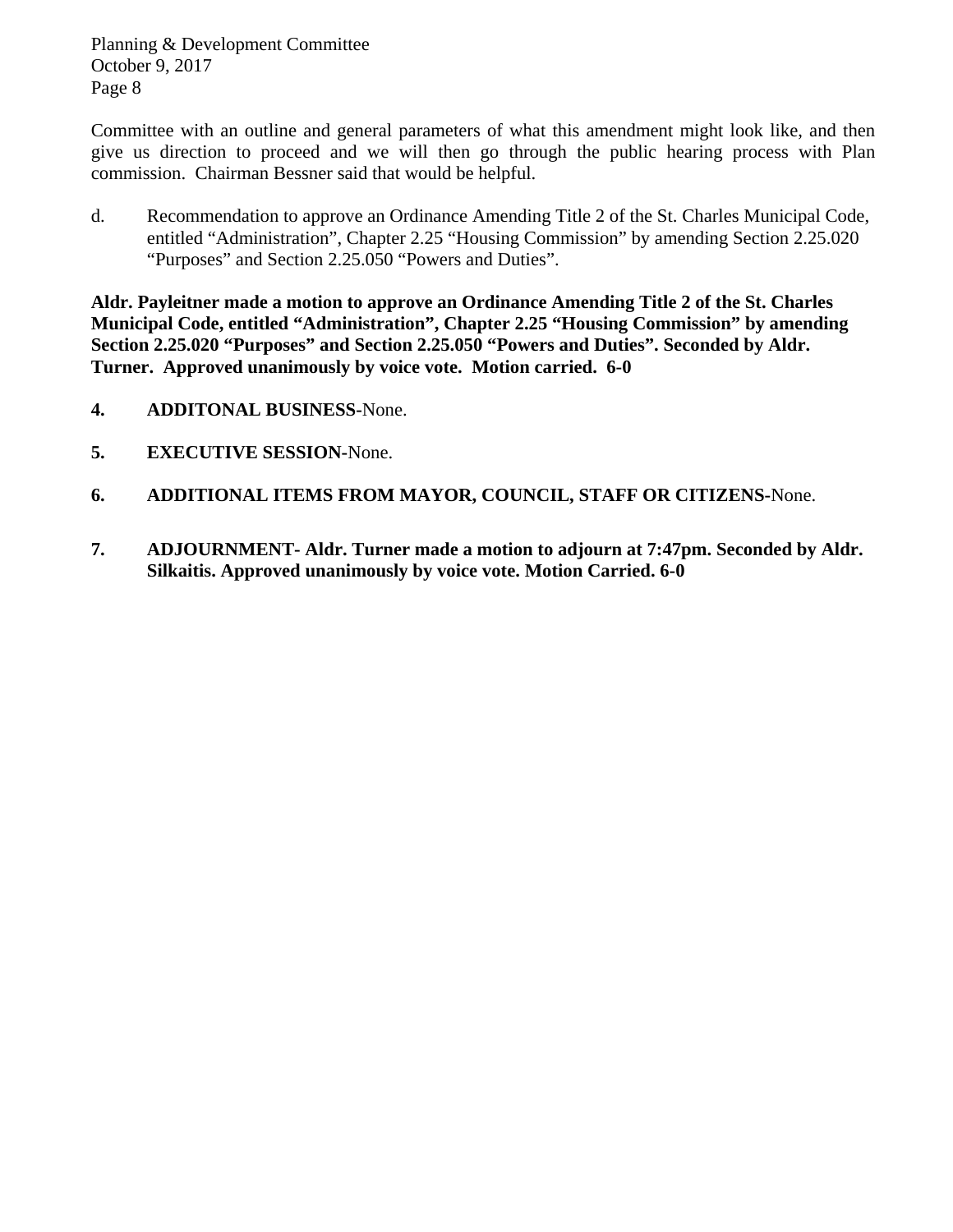# **17.06.010 – How to use this chapter**

1. Standards and Guidelines

The Standards and Guidelines of this Chapter shall apply to applications for Building Permits and Site Development Permits as provided in Section 17.04.230 (Design Review). The Standards and Guidelines of this Chapter shall also apply to applications for Special Uses (Section 17.04.330) and Planned Unit Developments (Sections 17.04.400, et seq.).

The provisions of this Chapter include "Standards" and "Guidelines", both of which must be addressed in order to obtain Design Review approval. "Standards" are specific requirements that must be met. A Standard typically offers little flexibility unless options are provided within the Standard itself. A Standard may establish requirements not otherwise contained in this Title, or may refer to other requirements more fully set forth elsewhere in this Title or the St. Charles Municipal Code. "Guidelines" are descriptions of design characteristics intended to be applied with flexibility. Where a proposed design does not precisely follow the guideline, it may still be acceptable if the applicant can show how it meets the intent for that group of standards and guidelines and the purpose and intent of this Title, in particular Section 17.04.230.

2. Applicability of Building Design and Material Standards to Existing Buildings

Existing buildings that do not comply with the building design or building materials standards of this Chapter shall comply with the following standards:

- 1. Building alterations or additions constructed primarily at the side or rear of a building may be constructed with the same design and materials as the remainder of the building, provided an addition does not exceed 50% of the gross floor area of the existing building.
- 2. Any building additions to, or reconstruction of, street-facing building elevations shall comply with this Chapter to the extent practical to achieve a cohesive architectural design for the building. The Director of Community Development may grant exceptions where an applicant can demonstrate that conformance would be incongruous with the architecture of the building or would be impractical to construct (for example, re-facing a building façade with masonry material where no foundation exists to support the masonry).

 $(2011-Z-1)$  $(2011-Z-1)$  [1]: § 3 and 4)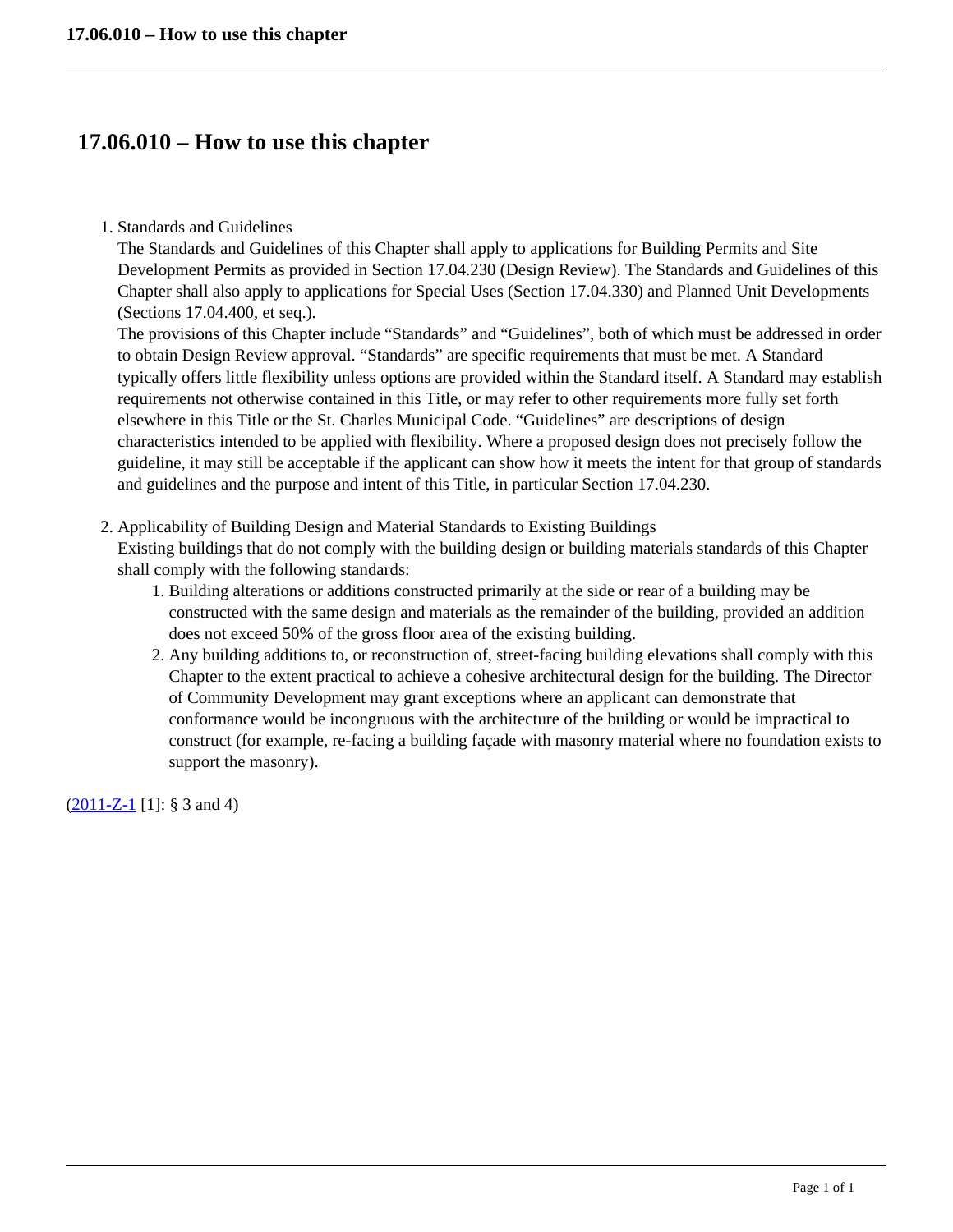# **DESIGN STANDARDS & GUIDELINES**

*For single and two-family dwellings in the RT-1, RT-2, RT-3, RT-4, and CBD-2 only.*

### **A. Site Layout and Context**

Intent: To ensure building placement is compatible with neighboring properties and reflects the development pattern of the surrounding neighborhood.

Standards:

- 1. Buildings facades shall be oriented to the street. Front facades should squarely face the street and should not be set at an angle. However if adjacent homes are set at an angle the new home may be similarly sited.
- 2. Site grading shall be consistent with that of adjacent properties. The slope and elevation of the property shall not be altered in such a manner that results in an artificial change of grade.
- 3. The amount of front or exterior side yard covered by driveways shall be limited per Section 17.24.070.Z

### Guidelines:

- 1. Setbacks (front, side, rear) should generally follow the averages for the block on which the new house is located. Front and exterior side yard setbacks may be reduced based on averaging of existing principal building setbacks along the street frontage of a block- See Table 17.12-2 for setback requirements.
- 2. Building and site layout should be compatible with existing topography and vegetation. Preservation of existing trees, particularly older growth trees, is recommended.
- 3. The coverage of driveways and parking areas in the front and exterior side yards should be minimized to the greatest extent possible.

### **B. Garages**

Intent: To reduce the appearance and prominence of garages in order to maintain a pedestrian friendly streetscape.

### Standards:

- 1. Garages shall meet the provisions of Section 17.22.020 Accessory Buildings and Structures, including but not limited to: requirement to provide access from a public alley; limitations on garage door width; and requirements to set back street-facing attached garages from the remainder of the building.
- 2. Detached garages shall be consistent with the architectural style of the house. Use of similar window styles, exterior materials, and trim detailing is required.

### Guidelines:

- 1. Detached or rear-loaded garages are recommended. A Building Coverage bonus shall be provided where a detached garage or an attached garage accessed via an alley is provided. See Table 17.12-2.
- 2. Street-facing doors on attached garages should incorporate glass panel windows.
- 3. The use of individual bay doors (single stall) is preferred over double-wide doors, particularly for street-facing attached garages. Stepped back, separate garage doors should also be considered to further soften the impact of a street-facing attached garage.

### **C. Massing and Proportion**

Intent: To reduce the appearance of mass and to encourage new houses to match the scale of the existing neighborhood.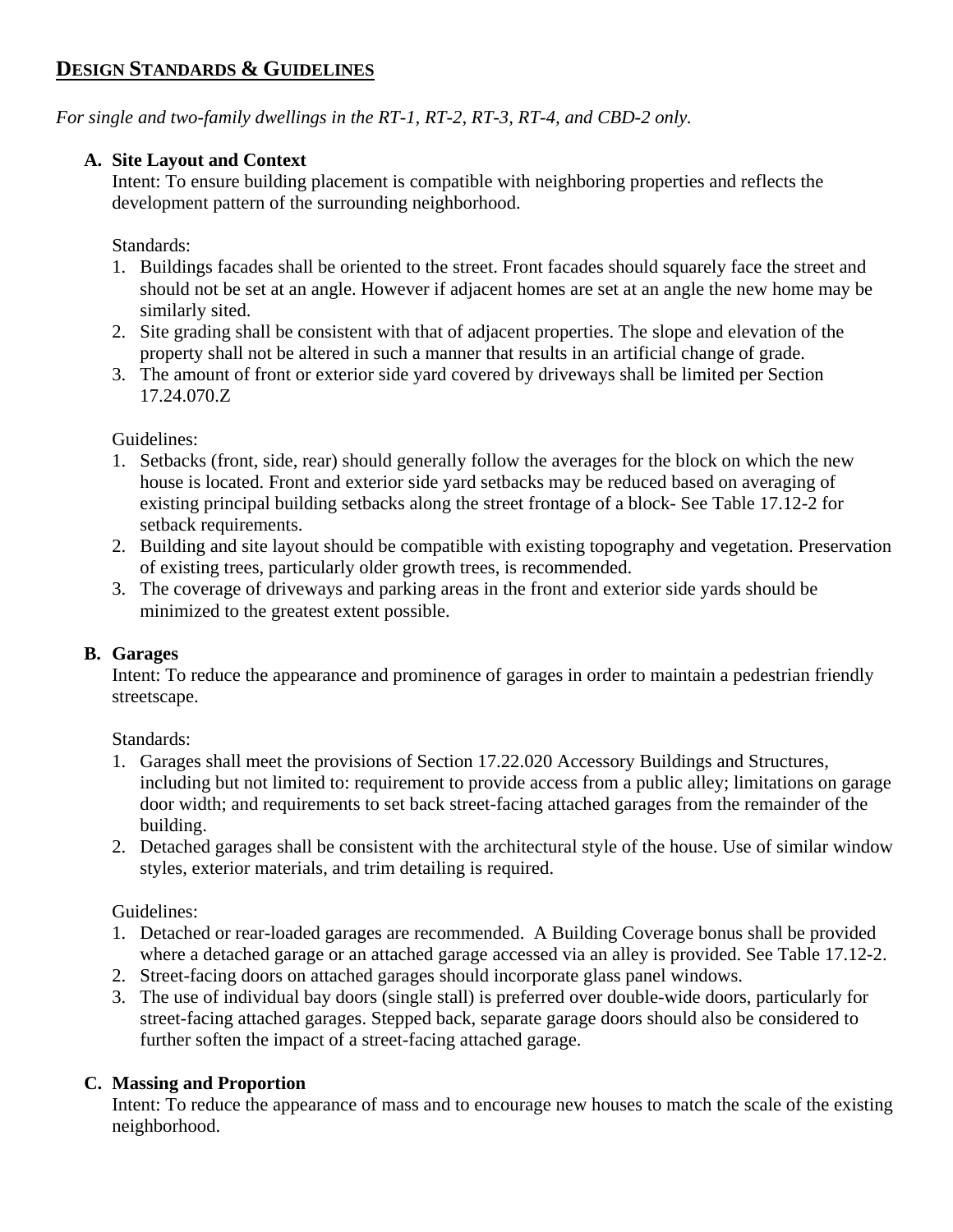Standards:

1. Buildings shall comply with the Bulk Requirements provided in Table 17.12-2 (including setbacks, building coverage, and building height).

Guidelines:

- 1. Scale, proportions, and height, should be compatible with adjacent homes and with the general characteristics of homes in the surrounding neighborhood. For example, effort should be made to limit the height, or reduce the appearance of height, of a two-story house constructed among singlestory houses.
- 2. Simple building forms and shapes are encouraged.
- 3. The following methods may be incorporated to reduce the apparent mass of a home:
	- a. Step back portions of the home. For example, set the second story back a number of feet from the first story or add an unenclosed porch on the first story.
	- b. Use dormers to break up roof mass, if consistent with the architectural style of the home.
	- c. Incorporate horizontal design detailing to visually break up flat walls. Examples include wide skirt boards, mid-section trim between stories, frieze boards along roof eaves, partial or complete gable returns, or a change in siding or masonry patterns or materials.

# **D. Roofs**

Intent: To encourage roofs and rooflines that add character and interest to a home, while blending with the roof forms found throughout the existing neighborhood.

### Guidelines:

- 1. The form, pitch, and scale of roofs should be compatible with the surrounding neighborhood.
- 2. Roof form, pitch, and scale should match the architectural style of the house.
- 3. Simple gabled and hipped roof forms are preferred.
- 4. Eaves that extend a sufficient distance to create shadow lines are encouraged if appropriate for the architecture of the structure.
- 5. The roof of the garage and other accessory structures should mimic the roof of the house in both form and pitch.
- 6. Mansard and flat roofs should be used only if appropriate for the architectural style of the house.

# **E. Architectural Details**

Intent: To promote architectural interest and design that complements the traditional building styles found in older neighborhoods.

Standards:

1. "360 degree architecture" is required, meaning that facades must be designed to be viewed from all directions. At a minimum, the same window types and similar trim detailing to the front elevation must be used on the side and rear elevations.

# Guidelines:

- 1. Use of masonry should be consistent on all façades. Use of masonry on the front façade only is discouraged.
- 2. The use of exterior trim detailing is recommended. In addition to window casing, such detailing includes: wide vertical corner boards, skirt boards, frieze boards, and mid-section trim.
- 3. The limited use of decorative elements such as gable trusses, exposed rafters, arched doors and windows, quoins, pediments, etc. is encouraged, provided such elements do not overwhelm or clutter the home's appearance and are appropriate for the architectural style of the home.
- 4. All window openings should be articulated by window casing of at least four (4) inches if the primary wall material is siding.